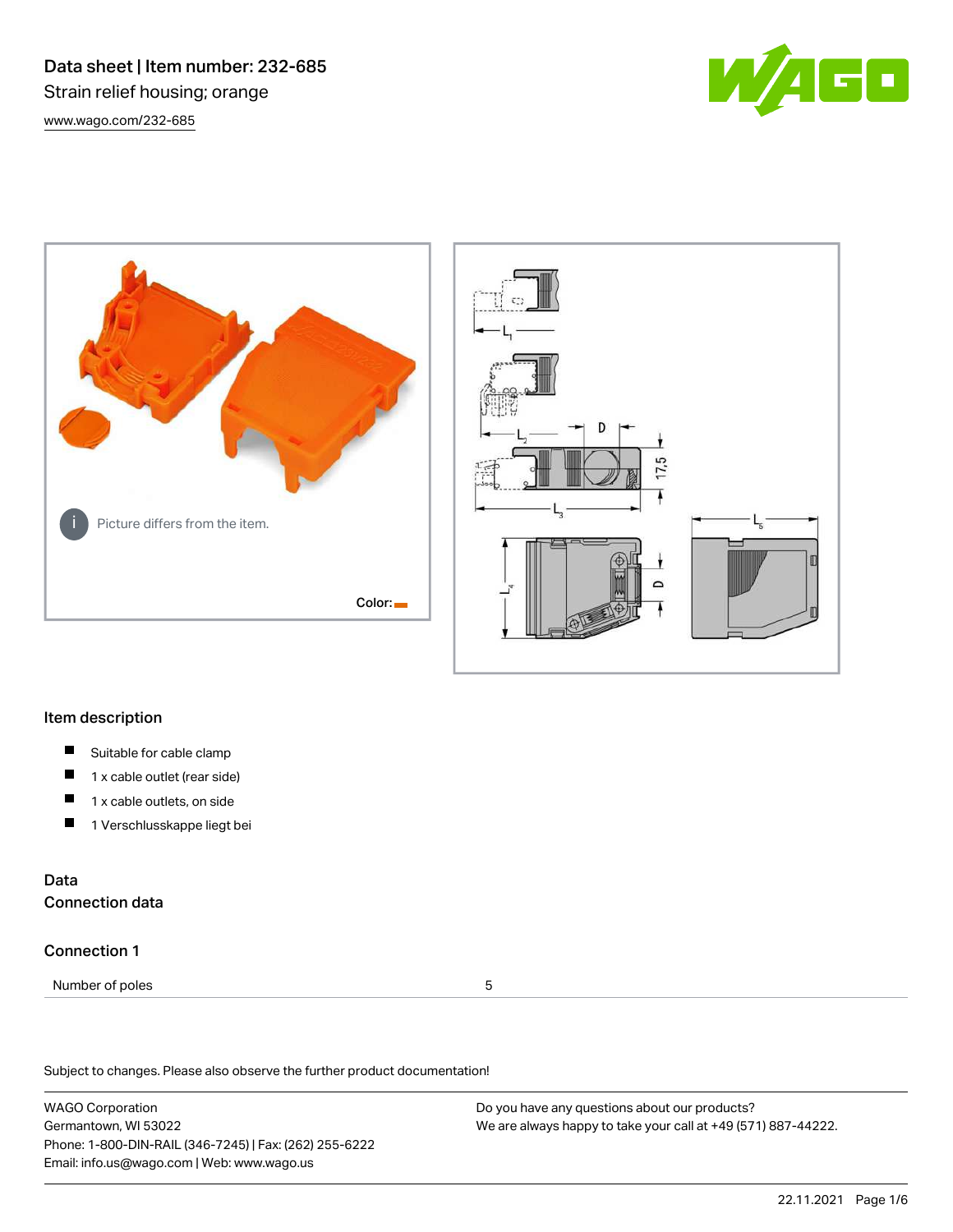

## Physical data

| Pin spacing | 7.62 mm / 0.3 inch   |
|-------------|----------------------|
| Width       | 54 mm / 2.126 inch   |
| Height      | 17.5 mm / 0.689 inch |
| Depth       | 38 mm / 1.496 inch   |
|             |                      |

### Mechanical data

| Suitable |  |
|----------|--|
|----------|--|

for standard male and female connectors

### Material data

| Color                       | orange           |
|-----------------------------|------------------|
| Insulation material         | Polyamide (PA66) |
| Flammability class per UL94 | V0               |
| Fire load                   | 0.286 MJ         |
| Weight                      | 9.5g             |

### Commercial data

| Product Group         | 3 (Multi Conn. System) |
|-----------------------|------------------------|
| PU (SPU)              | 25 Stück               |
| Packaging type        | box                    |
| Country of origin     | DE                     |
| <b>GTIN</b>           | 4017332229593          |
| Customs tariff number | 8538908160             |

## Approvals / Certificates

### Ship Approvals

| Logo                             | Approval                                  | <b>Additional Approval Text</b> | Certificate<br>name              |
|----------------------------------|-------------------------------------------|---------------------------------|----------------------------------|
| ABS<br><b>Allena</b><br>$R_{01}$ | <b>ABS</b><br>American Bureau of Shipping | $\overline{\phantom{0}}$        | 19-<br>HG15869876-<br><b>PDA</b> |

# Optional accessories

### Marking accessories

Subject to changes. Please also observe the further product documentation!

| <b>WAGO Corporation</b>                                | Do you have any questions about our products?                 |
|--------------------------------------------------------|---------------------------------------------------------------|
| Germantown, WI 53022                                   | We are always happy to take your call at +49 (571) 887-44222. |
| Phone: 1-800-DIN-RAIL (346-7245)   Fax: (262) 255-6222 |                                                               |
| Email: info.us@wago.com   Web: www.wago.us             |                                                               |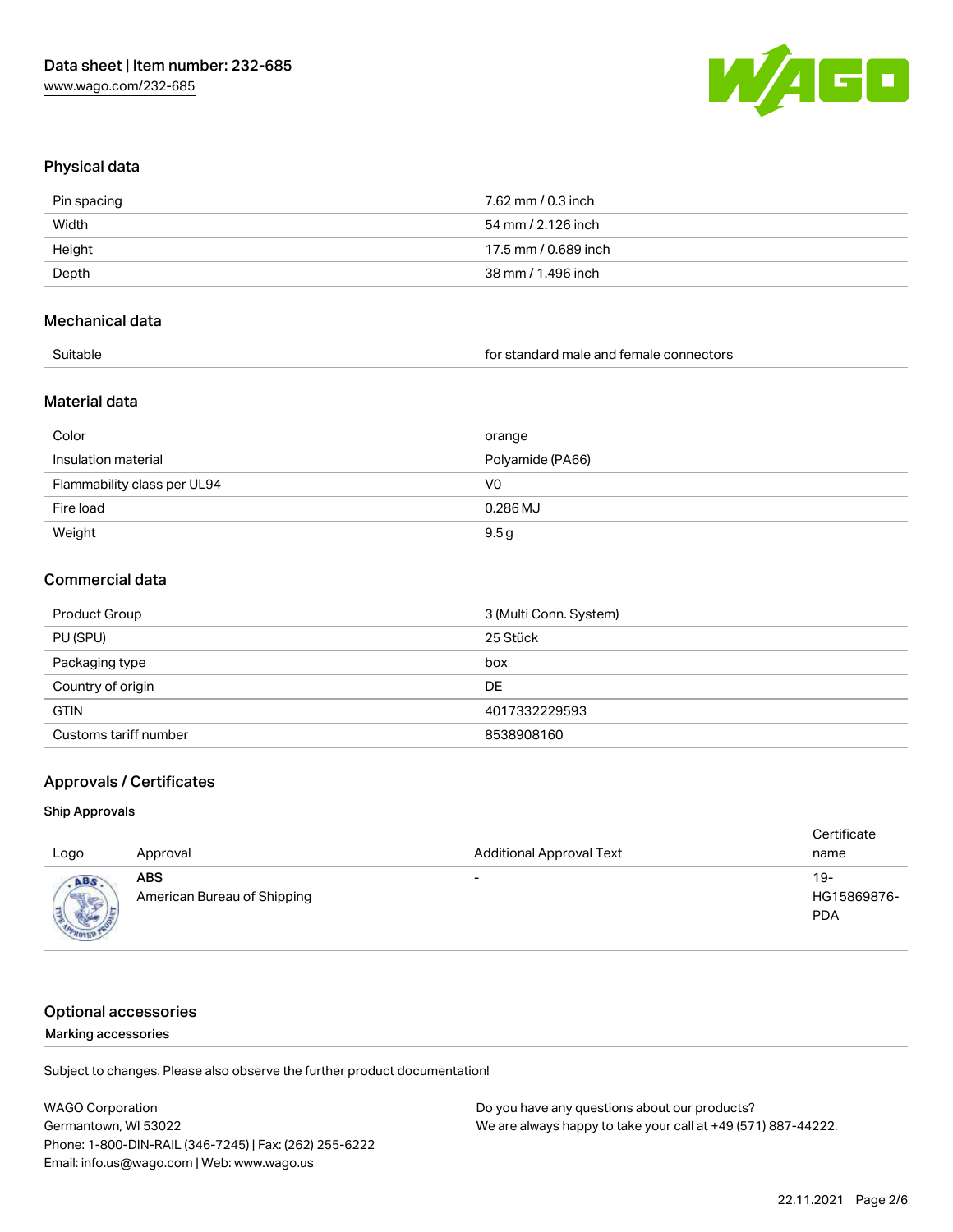## Data sheet | Item number: 232-685

[www.wago.com/232-685](http://www.wago.com/232-685)



| Marker                |                                                                                                                                                            |                                   |
|-----------------------|------------------------------------------------------------------------------------------------------------------------------------------------------------|-----------------------------------|
|                       | Item no.: 2009-115/000-002<br>WMB-Inline; for Smart Printer; 1500 pieces on roll; stretchable 5 - 5.2 mm; plain; snap-on type; yellow                      | www.wago.com/2009-115<br>/000-002 |
| ₩                     | Item no.: 2009-115/000-007<br>WMB-Inline; for Smart Printer; 1500 pieces on roll; stretchable 5 - 5.2 mm; plain; snap-on type; gray                        | www.wago.com/2009-115<br>/000-007 |
|                       | Item no.: 2009-115/000-017<br>WMB-Inline; for Smart Printer; 1500 pieces on roll; stretchable 5 - 5.2 mm; plain; snap-on type; light<br>green              | www.wago.com/2009-115<br>/000-017 |
| H                     | Item no.: 2009-115/000-023<br>WMB-Inline; for Smart Printer; 1500 pieces on roll; stretchable 5 - 5.2 mm; plain; snap-on type; green                       | www.wago.com/2009-115<br>/000-023 |
| B                     | Item no.: 2009-115/000-024<br>WMB-Inline; for Smart Printer; 1500 pieces on roll; stretchable 5 - 5.2 mm; plain; snap-on type; violet                      | www.wago.com/2009-115<br>/000-024 |
|                       | Item no.: 2009-115<br>WMB-Inline; for Smart Printer; 1500 pieces on roll; stretchable 5 - 5.2 mm; plain; snap-on type; white                               | www.wago.com/2009-115             |
|                       | Item no.: 793-5501/000-007<br>WMB marking card; as card; for terminal block width 5 - 17.5 mm; stretchable 5 - 5.2 mm; plain; snap-on<br>type; gray        | www.wago.com/793-5501<br>/000-007 |
|                       | Item no.: 793-5501/000-012<br>WMB marking card; as card; for terminal block width 5 - 17.5 mm; stretchable 5 - 5.2 mm; plain; snap-on<br>type; orange      | www.wago.com/793-5501<br>/000-012 |
|                       | Item no.: 793-5501/000-014<br>WMB marking card; as card; for terminal block width 5 - 17.5 mm; stretchable 5 - 5.2 mm; plain; snap-on<br>type; brown       | www.wago.com/793-5501<br>/000-014 |
| 111<br><b>KILLINE</b> | Item no.: 793-5501/000-017<br>WMB marking card; as card; for terminal block width 5 - 17.5 mm; stretchable 5 - 5.2 mm; plain; snap-on<br>type; green       | www.wago.com/793-5501<br>/000-017 |
|                       | Item no.: 793-5501/000-023<br>WMB marking card; as card; for terminal block width 5 - 17.5 mm; stretchable 5 - 5.2 mm; plain; snap-on<br>type; light green | www.wago.com/793-5501<br>/000-023 |
|                       |                                                                                                                                                            |                                   |

#### Item no.: 793-5501/000-024

Subject to changes. Please also observe the further product documentation!

WAGO Corporation Germantown, WI 53022 Phone: 1-800-DIN-RAIL (346-7245) | Fax: (262) 255-6222 Email: info.us@wago.com | Web: www.wago.us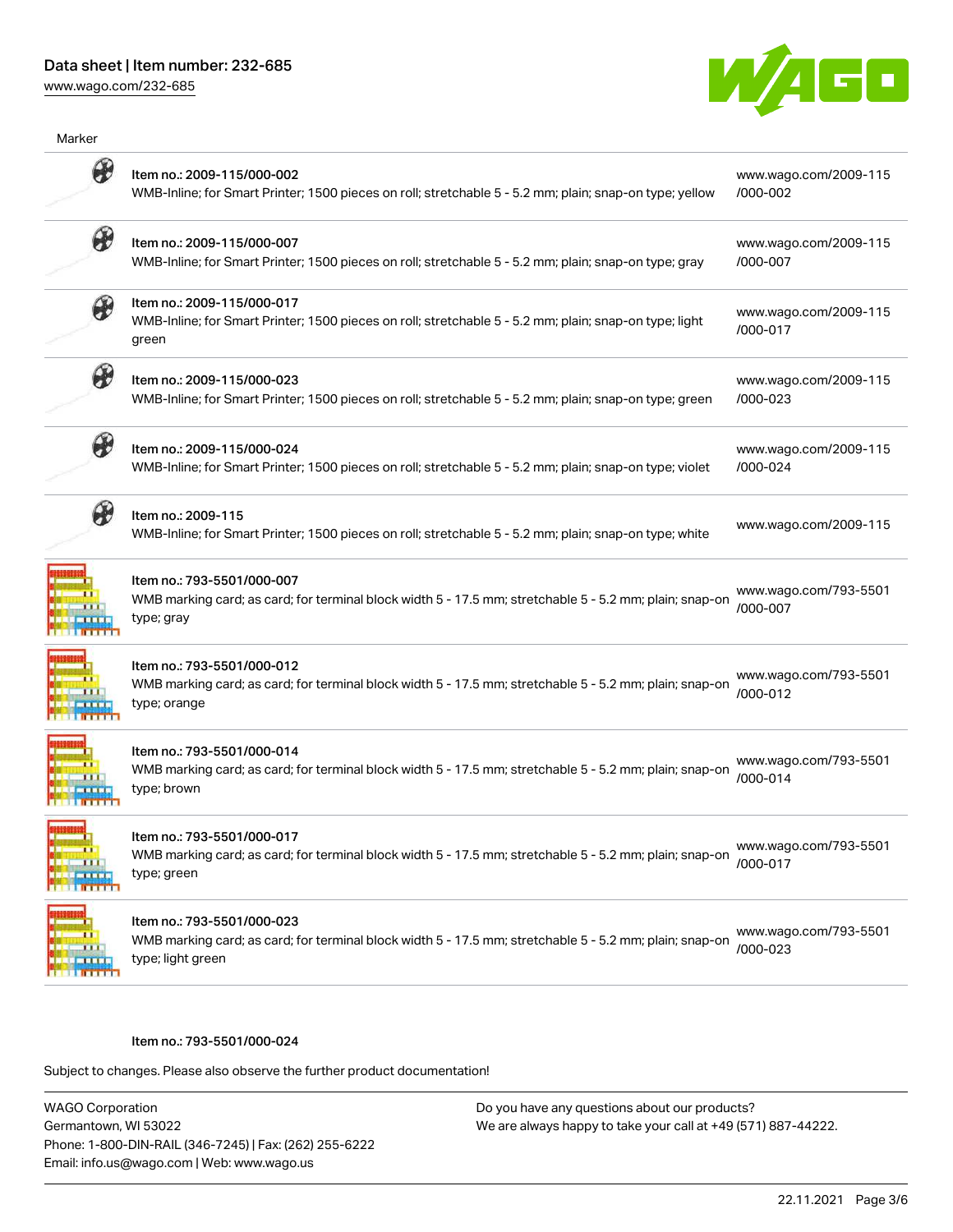# Data sheet | Item number: 232-685

[www.wago.com/232-685](http://www.wago.com/232-685)



[www.wago.com/793-501](http://www.wago.com/793-501/000-002)

[www.wago.com/793-501](http://www.wago.com/793-501/000-007)

[www.wago.com/793-501](http://www.wago.com/793-501/000-017)

[www.wago.com/793-501](http://www.wago.com/793-501/000-012)

[www.wago.com/793-501](http://www.wago.com/793-501/000-023)

[www.wago.com/793-501](http://www.wago.com/793-501/000-006)

[www.wago.com/793-501](http://www.wago.com/793-501/000-005)

[/000-002](http://www.wago.com/793-501/000-002)

[/000-007](http://www.wago.com/793-501/000-007)

[/000-017](http://www.wago.com/793-501/000-017)

[/000-012](http://www.wago.com/793-501/000-012)

[/000-023](http://www.wago.com/793-501/000-023)

[/000-006](http://www.wago.com/793-501/000-006)

[/000-005](http://www.wago.com/793-501/000-005)

WMB marking card; as card; for terminal block width 5 - 17.5 mm; stretchable 5 - 5.2 mm; plain; snap-on [www.wago.com/793-5501](http://www.wago.com/793-5501/000-024) type; violet [/000-024](http://www.wago.com/793-5501/000-024)

| Item no.: 793-501/000-002                                               |
|-------------------------------------------------------------------------|
| WMB marking card; as card; not stretchable; plain; snap-on type; yellow |

| Item no.: 793-501/000-007                                             |
|-----------------------------------------------------------------------|
| WMB marking card; as card; not stretchable; plain; snap-on type; gray |

Item no.: 793-501/000-017

WMB marking card; as card; not stretchable; plain; snap-on type; light green



Item no.: 793-501/000-012 WMB marking card; as card; not stretchable; plain; snap-on type; orange



Item no.: 793-501/000-023 WMB marking card; as card; not stretchable; plain; snap-on type; green

Item no.: 793-501/000-006 WMB marking card; as card; not stretchable; plain; snap-on type; blue **TELE ITTT** 



Item no.: 793-501/000-005 WMB marking card; as card; not stretchable; plain; snap-on type; red



Item no.: 793-501 [www.wago.com/793-501](http://www.wago.com/793-501)<br>WMB marking card; as card; not stretchable; plain; snap-on type; white



Item no.: 793-501/000-024 WMB marking card; as card; not stretchable; plain; snap-on type; violet [www.wago.com/793-501](http://www.wago.com/793-501/000-024) [/000-024](http://www.wago.com/793-501/000-024)



Item no.: 793-5501/000-005

WMB marking card; as card; for terminal block width 5 - 17.5 mm; stretchable 5 - 5.2 mm; plain; snap-on type; red [www.wago.com/793-5501](http://www.wago.com/793-5501/000-005) [/000-005](http://www.wago.com/793-5501/000-005)

Subject to changes. Please also observe the further product documentation!

WAGO Corporation Germantown, WI 53022 Phone: 1-800-DIN-RAIL (346-7245) | Fax: (262) 255-6222 Email: info.us@wago.com | Web: www.wago.us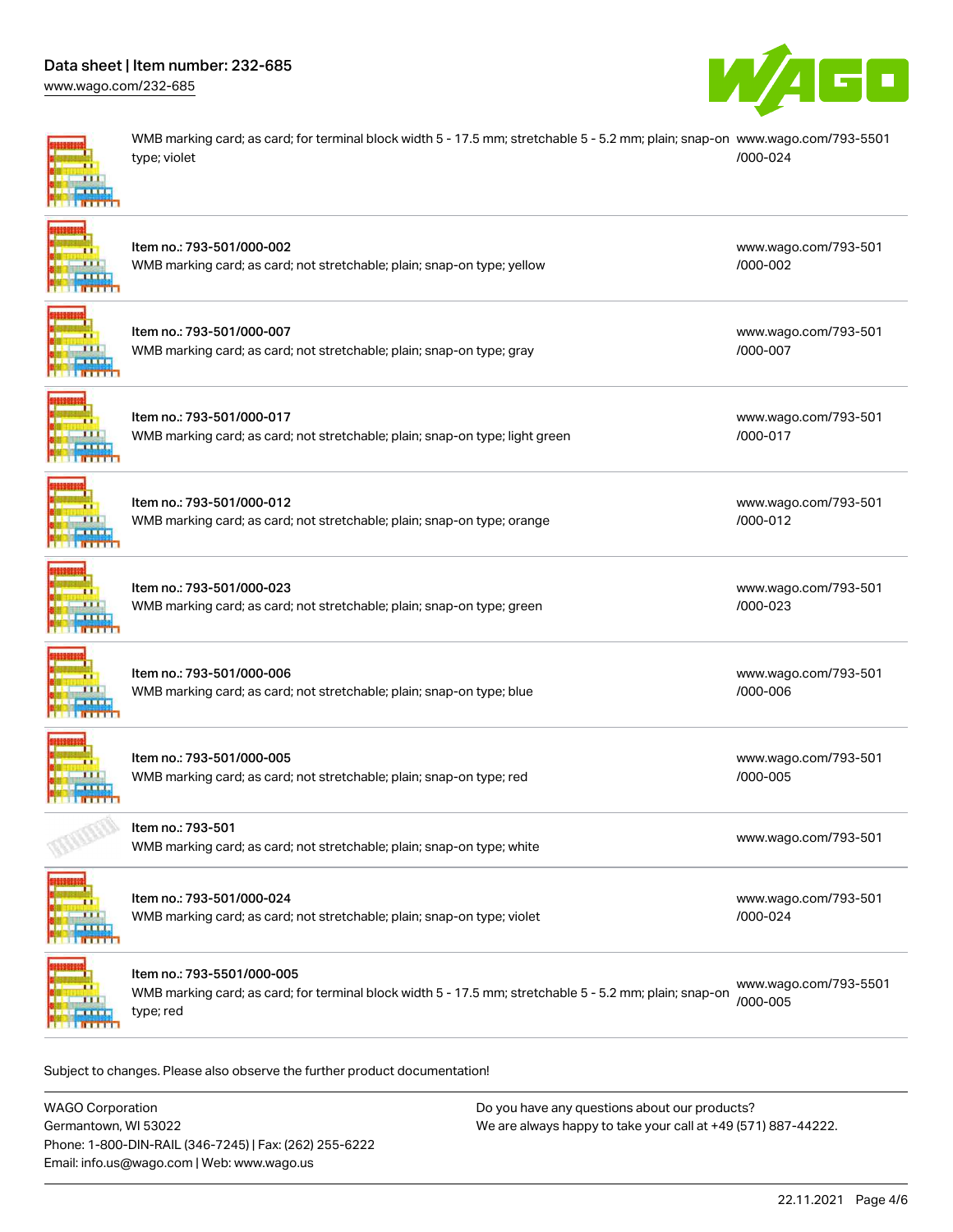**The Colombia** 

Item no.: 793-5501/000-002



| Item no.: 793-5501/000-006<br>www.wago.com/793-5501<br>WMB marking card; as card; for terminal block width 5 - 17.5 mm; stretchable 5 - 5.2 mm; plain; snap-on<br>/000-006<br>type; blue<br>Item no.: 793-5501<br>WMB marking card; as card; for terminal block width 5 - 17.5 mm; stretchable 5 - 5.2 mm; plain; snap-on www.wago.com/793-5501<br>type; white<br>₩<br>Item no.: 2009-115/000-012<br>www.wago.com/2009-115<br>/000-012<br>WMB-Inline; for Smart Printer; 1500 pieces on roll; stretchable 5 - 5.2 mm; plain; snap-on type; orange<br>$\partial\hspace{-1.2ex}\partial$<br>Item no.: 2009-115/000-006<br>www.wago.com/2009-115<br>/000-006<br>WMB-Inline; for Smart Printer; 1500 pieces on roll; stretchable 5 - 5.2 mm; plain; snap-on type; blue<br>Mounting accessories<br>Item no.: 209-173<br>www.wago.com/209-173<br>Fixing screw; for cable clamp; 7 or more poles<br>Mounting accessories<br>Item no.: 209-174<br>www.wago.com/209-174<br>Cable clamp; for strain relief; 7 or more poles<br><b>Downloads</b><br>Documentation<br><b>Additional Information</b><br>2019 Apr 3<br>Technical explanations<br>pdf<br>Download<br>2.0 MB<br><b>CAE</b> data<br>EPLAN Data Portal 232-685<br><b>URL</b><br>Download |                  | type; yellow | WMB marking card; as card; for terminal block width 5 - 17.5 mm; stretchable 5 - 5.2 mm; plain; snap-on | /000-002 | www.wago.com/793-5501 |
|----------------------------------------------------------------------------------------------------------------------------------------------------------------------------------------------------------------------------------------------------------------------------------------------------------------------------------------------------------------------------------------------------------------------------------------------------------------------------------------------------------------------------------------------------------------------------------------------------------------------------------------------------------------------------------------------------------------------------------------------------------------------------------------------------------------------------------------------------------------------------------------------------------------------------------------------------------------------------------------------------------------------------------------------------------------------------------------------------------------------------------------------------------------------------------------------------------------------------------------|------------------|--------------|---------------------------------------------------------------------------------------------------------|----------|-----------------------|
|                                                                                                                                                                                                                                                                                                                                                                                                                                                                                                                                                                                                                                                                                                                                                                                                                                                                                                                                                                                                                                                                                                                                                                                                                                        |                  |              |                                                                                                         |          |                       |
|                                                                                                                                                                                                                                                                                                                                                                                                                                                                                                                                                                                                                                                                                                                                                                                                                                                                                                                                                                                                                                                                                                                                                                                                                                        |                  |              |                                                                                                         |          |                       |
|                                                                                                                                                                                                                                                                                                                                                                                                                                                                                                                                                                                                                                                                                                                                                                                                                                                                                                                                                                                                                                                                                                                                                                                                                                        |                  |              |                                                                                                         |          |                       |
|                                                                                                                                                                                                                                                                                                                                                                                                                                                                                                                                                                                                                                                                                                                                                                                                                                                                                                                                                                                                                                                                                                                                                                                                                                        |                  |              |                                                                                                         |          |                       |
|                                                                                                                                                                                                                                                                                                                                                                                                                                                                                                                                                                                                                                                                                                                                                                                                                                                                                                                                                                                                                                                                                                                                                                                                                                        | Mounting         |              |                                                                                                         |          |                       |
|                                                                                                                                                                                                                                                                                                                                                                                                                                                                                                                                                                                                                                                                                                                                                                                                                                                                                                                                                                                                                                                                                                                                                                                                                                        |                  |              |                                                                                                         |          |                       |
|                                                                                                                                                                                                                                                                                                                                                                                                                                                                                                                                                                                                                                                                                                                                                                                                                                                                                                                                                                                                                                                                                                                                                                                                                                        |                  |              |                                                                                                         |          |                       |
|                                                                                                                                                                                                                                                                                                                                                                                                                                                                                                                                                                                                                                                                                                                                                                                                                                                                                                                                                                                                                                                                                                                                                                                                                                        | Strain relief    |              |                                                                                                         |          |                       |
|                                                                                                                                                                                                                                                                                                                                                                                                                                                                                                                                                                                                                                                                                                                                                                                                                                                                                                                                                                                                                                                                                                                                                                                                                                        |                  |              |                                                                                                         |          |                       |
|                                                                                                                                                                                                                                                                                                                                                                                                                                                                                                                                                                                                                                                                                                                                                                                                                                                                                                                                                                                                                                                                                                                                                                                                                                        |                  |              |                                                                                                         |          |                       |
|                                                                                                                                                                                                                                                                                                                                                                                                                                                                                                                                                                                                                                                                                                                                                                                                                                                                                                                                                                                                                                                                                                                                                                                                                                        |                  |              |                                                                                                         |          |                       |
|                                                                                                                                                                                                                                                                                                                                                                                                                                                                                                                                                                                                                                                                                                                                                                                                                                                                                                                                                                                                                                                                                                                                                                                                                                        |                  |              |                                                                                                         |          |                       |
|                                                                                                                                                                                                                                                                                                                                                                                                                                                                                                                                                                                                                                                                                                                                                                                                                                                                                                                                                                                                                                                                                                                                                                                                                                        |                  |              |                                                                                                         |          |                       |
|                                                                                                                                                                                                                                                                                                                                                                                                                                                                                                                                                                                                                                                                                                                                                                                                                                                                                                                                                                                                                                                                                                                                                                                                                                        | <b>CAD files</b> |              |                                                                                                         |          |                       |
|                                                                                                                                                                                                                                                                                                                                                                                                                                                                                                                                                                                                                                                                                                                                                                                                                                                                                                                                                                                                                                                                                                                                                                                                                                        |                  |              |                                                                                                         |          |                       |
|                                                                                                                                                                                                                                                                                                                                                                                                                                                                                                                                                                                                                                                                                                                                                                                                                                                                                                                                                                                                                                                                                                                                                                                                                                        |                  |              |                                                                                                         |          |                       |

Subject to changes. Please also observe the further product documentation!

WAGO Corporation Germantown, WI 53022 Phone: 1-800-DIN-RAIL (346-7245) | Fax: (262) 255-6222 Email: info.us@wago.com | Web: www.wago.us Do you have any questions about our products? We are always happy to take your call at +49 (571) 887-44222.